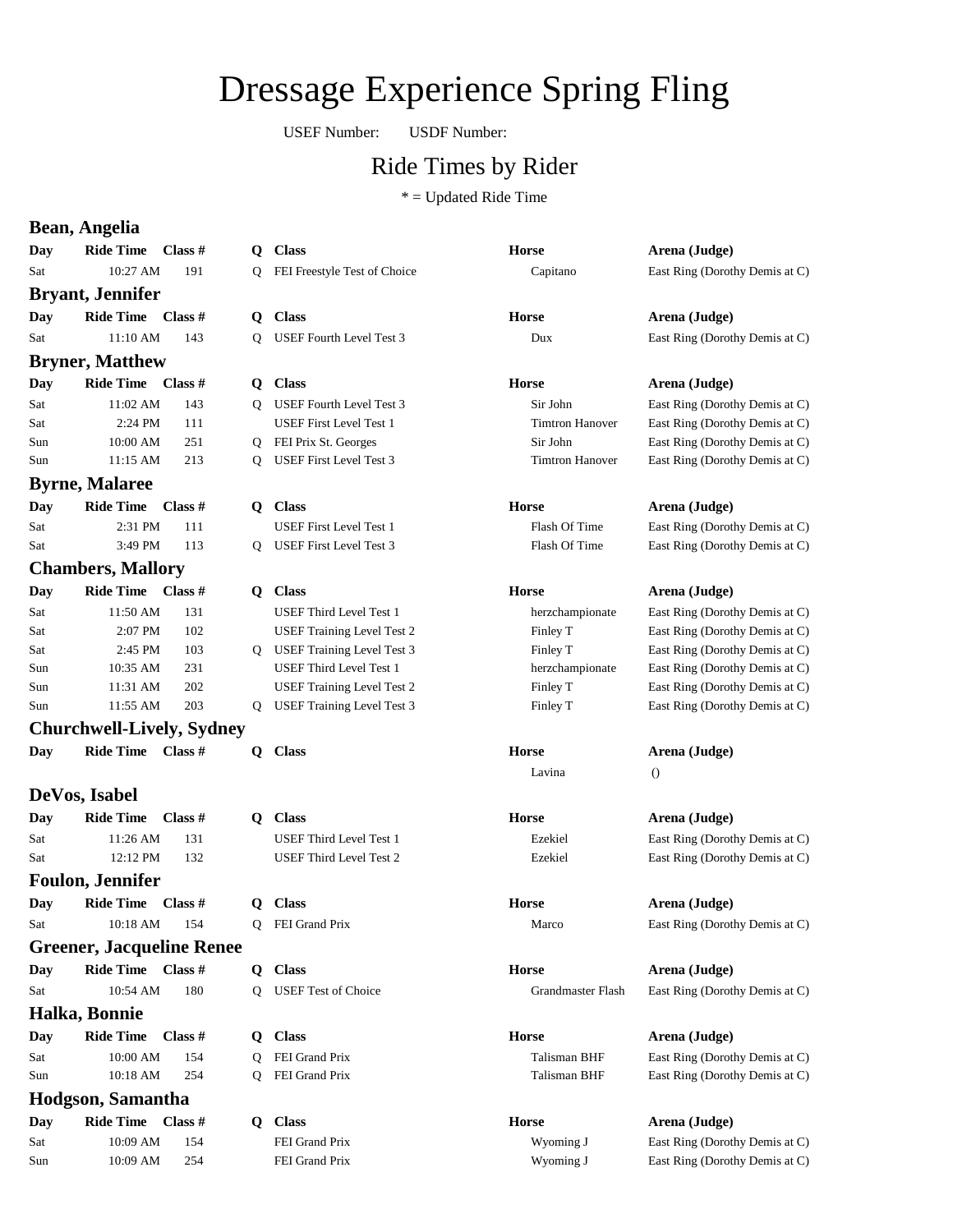# **Horton, Hillary**

| Day | $\mathbf{N}$ uc Time Ulass $\pi$ |           | v          | - 11455                        | погзе          | Archa (Juuge)    |
|-----|----------------------------------|-----------|------------|--------------------------------|----------------|------------------|
| Sat | 11:34 AM                         | 131       |            | USEF Third Level Test 1        | Highlight      | East Ring (Dorot |
| Sat | 12:05 PM                         | 122       |            | USEF Second Level Test 2       | Highlight      | East Ring (Dorot |
|     | Lipow, Abigail                   |           |            |                                |                |                  |
| Day | <b>Ride Time</b>                 | Class $#$ | $_{\rm o}$ | <b>Class</b>                   | <b>Horse</b>   | Arena (Judge)    |
| Sat | $3:19$ PM                        | 112       |            | <b>USEF First Level Test 2</b> | Heitrak's Yari | East Ring (Dorot |
| Sat | 4:29 PM                          | 113       | $\Omega$   | <b>USEF First Level Test 3</b> | Heitrak's Yari | East Ring (Dorot |
|     | Lucas, Sandra                    |           |            |                                |                |                  |

**Day Ride Time Class # Q Class Horse Arena (Judge)** Sat 1:28 PM 123 Q USEF Second Level Test 3 Helius East Ring (Dorothy Demis at C) Sun 10:51 AM 223 Q USEF Second Level Test 3 Helius East Ring (Dorothy Demis at C)

# **Maginnis, Melissa**

**Day Ride Time Class # Q Class Arena (Judge) Horse Arena (Judge)** Sun 11:48 AM 203 Q USEF Training Level Test 3 All That's Wild East Ring (Dorothy Demis at C)

# **McAlister, JoAnne**

Sat 2:00 PM 121 USEF Second Level Test 1 Samson East Ring (Dorothy Demis at C)

# **McLean, Heather**

**Day Ride Time Class # Q Class Arena (Judge) Horse Arena (Judge)** Sat 3:41 PM 113 Q USEF First Level Test 3 Don Mateo East Ring (Dorothy Demis at C) Sun 10:59 AM 213 Q USEF First Level Test 3 Don Mateo East Ring (Dorothy Demis at C)

# **Montagano, Melanie**

**Day Ride Time Class # Q Class Arena (Judge) Horse Arena (Judge)** Sat 3:26 PM 112 USEF First Level Test 2 Sixbits East Ring (Dorothy Demis at C) Sun 10:27 AM 241 USEF Fourth Level Test 1 J'Adore La vie East Ring (Dorothy Demis at C)

## **Montgomery, Carolyn**

**Day Ride Time Class # Q Class Arena (Judge) Horse Arena (Judge)** Sat 10:45 AM 150 FEI Test of Choice Unitas East Ring (Dorothy Demis at C)

# **Nucci, Mary**

| Day        | Ride Time $\text{Class } \#$ |     |
|------------|------------------------------|-----|
| <b>Sat</b> | $2:38$ PM                    | 103 |
| <b>Sat</b> | $3:57$ PM                    | 113 |

## **Oesting, Bethany**

| Day       | Ride Time Class # |     |
|-----------|-------------------|-----|
| Sat       | $3:12$ PM         | 112 |
| Sat       | $4:21$ PM         | 113 |
| Sun       | $11:23$ AM        | 213 |
| $S_{11n}$ | $12.02$ PM        | 212 |

# **Rogers, Meredith**

| Day        | Ride Time Class # |     |
|------------|-------------------|-----|
| Sat        | $11:58$ AM        | 122 |
| <b>Sat</b> | $1:52 \text{ PM}$ | 123 |

# **Romans, Aneesa**

| Day | Ride Time Class # |     |
|-----|-------------------|-----|
| Sat | $1:44$ PM         | 123 |
| Sat | $2.14 \text{ PM}$ | 170 |
| Sun | $10:43$ AM        | 223 |
| Sun | $11:38$ AM        | 270 |

**Day Ride Time Class # Q Class Arena Horse Arena** (Judge)

- **Day Ride Time Class # Q Class Arena (Judge) Arena (Judge)** 
	-

# USEF Third Level Test 1 Highlight East Ring (Dorothy Demis at C) USEF Second Level Test 2 Highlight East Ring (Dorothy Demis at C)

USEF First Level Test 2 Heitrak's Yari East Ring (Dorothy Demis at C) Q USEF First Level Test 3 Heitrak's Yari East Ring (Dorothy Demis at C)

Sat 3:33 PM 113 Q USEF First Level Test 3 Samson East Ring (Dorothy Demis at C)

**D Class Horse Arena (Judge)** Q USEF Training Level Test 3 Altivo East Ring (Dorothy Demis at C) Q USEF First Level Test 3 Altivo East Ring (Dorothy Demis at C)

USEF First Level Test 2 FMF Olivia East Ring (Dorothy Demis at C) USEF First Level Test 3 FMF Olivia East Ring (Dorothy Demis at C) USEF First Level Test 3 FMF Olivia East Ring (Dorothy Demis at C) 12:02 PM 212 USEF First Level Test 2 FMF Olivia East Ring (Dorothy Demis at C)

# **Day Ride Time Class # Q Class Horse Arena (Judge)**

USEF Second Level Test 2 Juilliard East Ring (Dorothy Demis at C) Q USEF Second Level Test 3 Juilliard East Ring (Dorothy Demis at C)

### **D Class Horse Arena (Judge)**

USEF Second Level Test 3 Kasarah East Ring (Dorothy Demis at C) Dressage Seat Equitation **East Ring (Dorothy Demis at C)** East Ring (Dorothy Demis at C) USEF Second Level Test 3 Kasarah East Ring (Dorothy Demis at C) Dressage Seat Equitation **East Ring (Dorothy Demis at C)** East Ring (Dorothy Demis at C)

# **Day Ride Time Class # Q Class Horse Arena (Judge)**